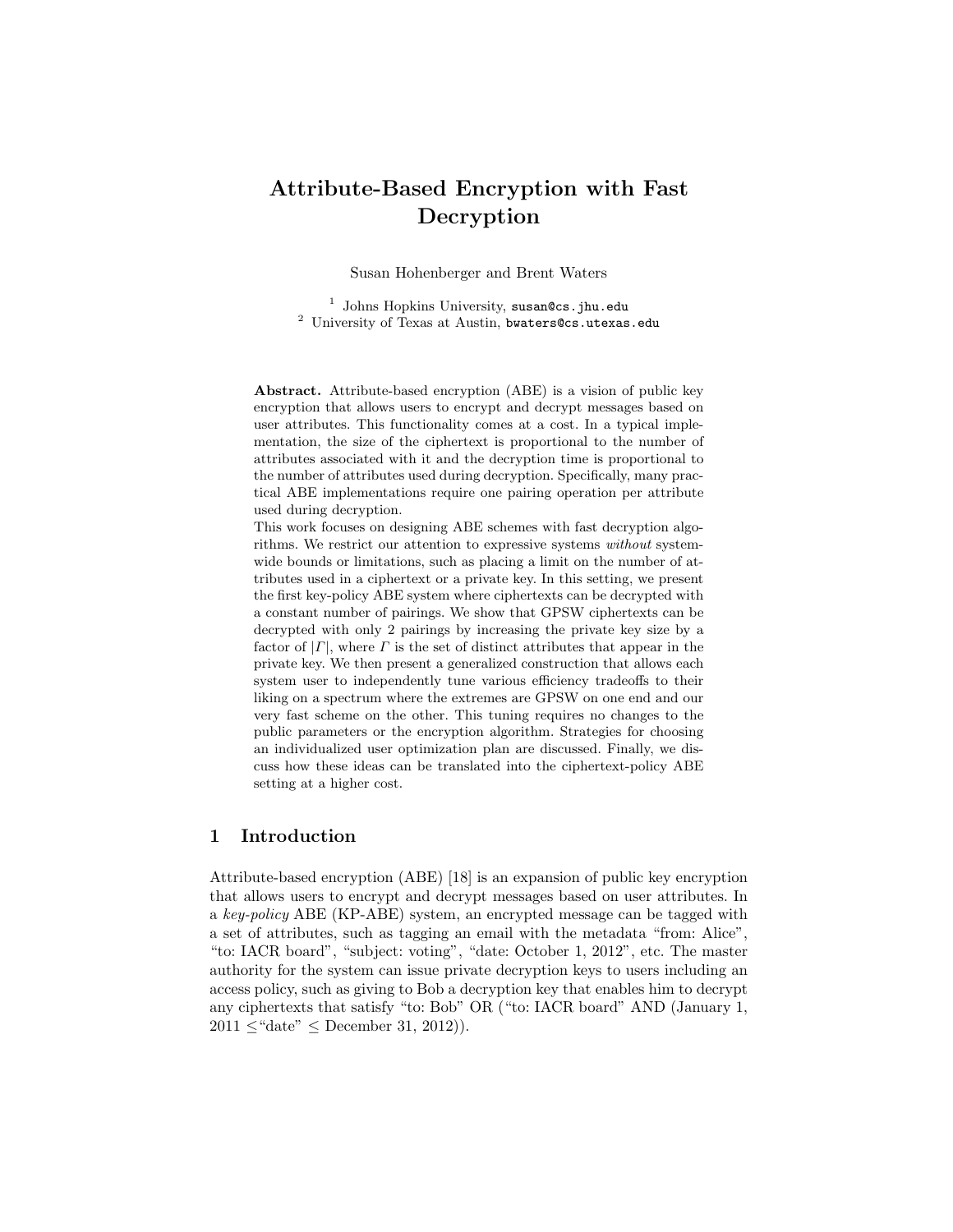This access control functionality can be very powerful, but also costly. In this work, we focus on the cost of decryption. In many key-policy ABE systems, such as that of Goyal, Pandey, Sahai and Waters (GPSW) [13], the decryption algorithm requires one pairing for each attribute used during decryption. (Encryption does not require any pairings, and is thus already fast by comparison.)

It seems conceivable that one might reduce the cost of decryption by making tradeoffs elsewhere. One tradeoff we allow ourselves in this work is to increase the private key size, although we ideally want to limit any increase as much as possible. We do not, however, consider tradeoffs that increase the ciphertext size or that place any limitations on how the ABE system can be used. That is, we focus on fast decryption for the most general setting possible – an expressive, large-universe system, where there are no bounds on, say, the number of attributes that can appear in a ciphertext or private key. While good progress has been made on efficient ABE in "bounded settings", as we discuss shortly, our focus is to develop techniques for improving efficiency in the most general setting and for applications where it is infeasible to trade system-wide usability for performance.

Our Contributions We present the first expressive and "unbounded" key-policy ABE (KP-ABE) system in a pairing setting, which requires only a constant number of pairings to decrypt any ciphertext. It builds upon the GPSW system [13]. It reduces the decryption requirements to two pairings and two exponentiations (these exponents are 1 or 0 if the access policy is a boolean formula), while increasing the number of multiplications by a factor of  $|\Delta|$ , where  $\Delta$  is the set of distinct attributes used during decryption. It also increases the private key size by a factor of  $|\Gamma|$ , where  $\Gamma$  is the set of distinct attributes used in the private key.

We discuss several variants of this system, including a method for reducing the ciphertext size from  $O(|\Delta|)$  to three group elements (in the small universe setting only) at the cost of larger private keys. We also discuss the difficulties of achieving fast decryption for ciphertext-policy ABE (CP-ABE) systems in an unbounded setting, as well as progress in the bounded setting.

In Section 5, we present generalized decryption and "key storage" algorithms that allow each system user to independently tune various efficiency tradeoffs to their liking on a spectrum that ranges from GPSW (shorter keys, slow decryption) on one end to our main KP-ABE construction (longer keys, fast decryption) on the other. This tuning requires no changes to the setup, encryption or key generation algorithms of our base construction. Rather, it is managed transparently by each user, who can choose among many possible decryption algorithms where the amount of her private key that she needs to securely store scales accordingly. We conclude with some strategies for choosing an individualized user optimization plan.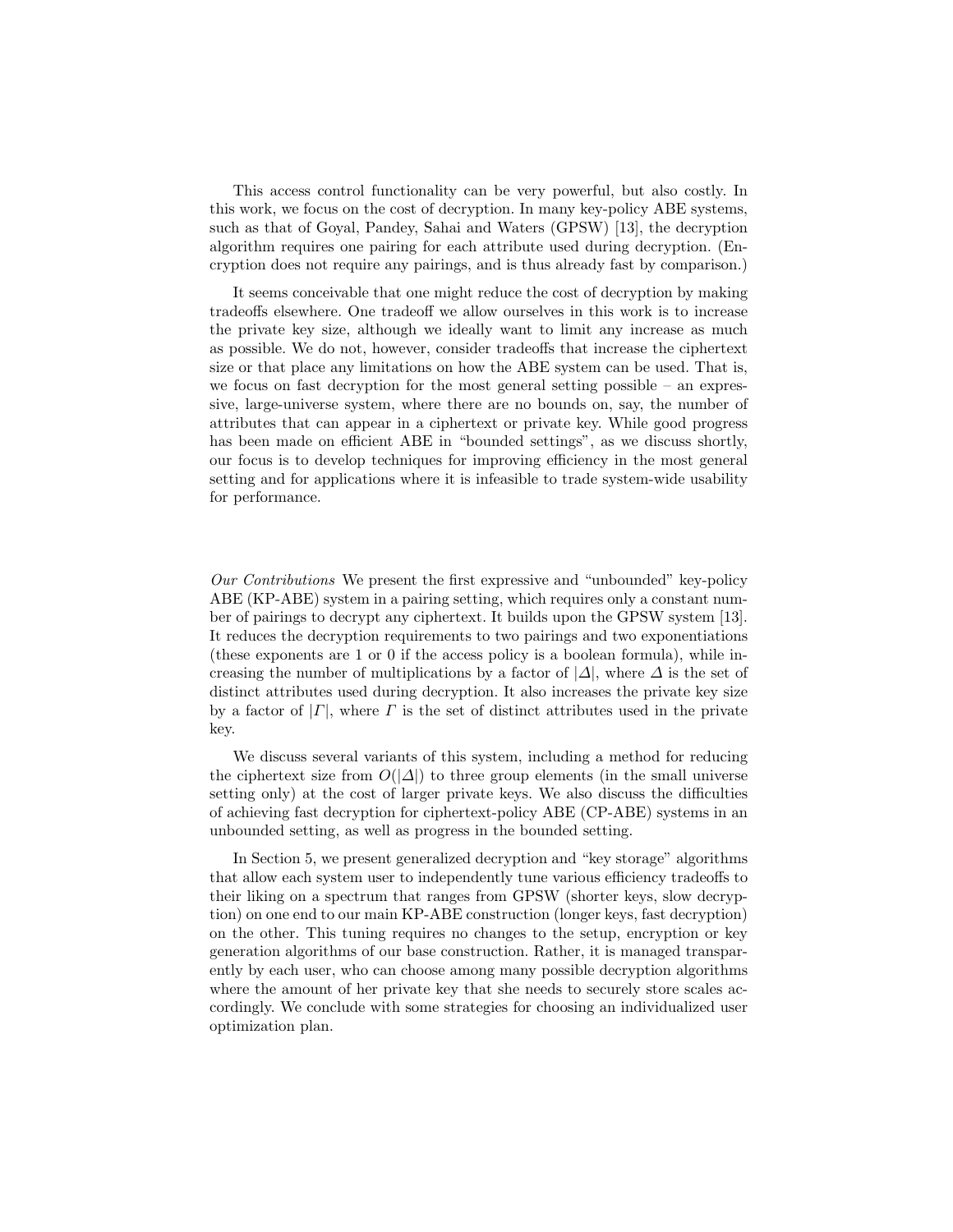#### 1.1 Related Work

To our knowledge, the only prior work to achieve constant pairings in decryption for an expressive KP-ABE system is that of Attrapadung, Herranz, Laguillaumie, Libert, de Panafieu and Ráfols [3, 2]. The goal of their work was on achieving short ciphertexts. They were able to achieve very short ciphertexts (constant number of group elements) using novel applications of aggregation techniques that have roots in those used to achieve hierarchical identity-based encryption [14, 11] with constant size ciphertexts by Boneh, Boyen and Goh [6] and those used to achieve practical broadcast encryption by Boneh, Gentry and Waters [8]. Our ideas begin at this starting point as well. However, Attrapadung et al. brought in an inner product instance as a base building block which fundamentally demands a bound,  $n$ , on the maximum number of attributes that can appear in a ciphertext. This choice of  $n$  forces a tradeoff between flexibility and performance.

One needs to set  $n$  high to cover the "worst" case even if the typical encryption uses far fewer attributes. Unfortunately, their private key size blows up by a factor of n, whereas our key size only increases by a factor of the number of distinct attributes used in that particular key. Moreover, for a ciphertext that encrypts with  $|S|$  attributes, they have an added cost of  $|S|$  exponentiations during decryption. This could be very costly in some situations. Suppose Alice has the key policy  $(A_1 \text{ AND } A_2)$  and receives a ciphertext with many attributes  $A_1, A_2, \ldots, A_{1000}$ . In their system, Alice must do 1000 exponentiations, which is actually much worse than if she was only required to do one pairing per attribute used in decryption.<sup>3</sup>

This work aims to avoid these "worst case" penalties. In particular, we want that a user's key size be related to the complexity of her key. In their scheme, it grows with  $n$ . In decryption, the computational cost should be related to how many rows of the LSSS one must use. In their scheme, the number of exponentiations grows with the number of attributes in the ciphertext. This is a tradeoff relative to GPSW [13]. Finally, in their scheme, the number of multiplications is roughly  $|I| \cdot |S|$ , the number of rows used in decryption times the number of attributes in a ciphertext. Ours is  $|I| \cdot |\Delta|$ , the number of rows used in decryption times the number of distinct attributes used in decryption. Note that  $|\Delta| < |S|$ .

While we have pointed out some of the areas for improvement in Attrapadung et al. for comparison's sake, we do wish to stress that this was a pioneering work that showed that short ciphertexts and fast decryption was possible at all for KP-ABE. We also refer the reader to that work for an excellent summary of the efficiency of prior ABE schemes. Our work compliments theirs by taking the study of fast decryption for ABE into the unbounded realm with tighter growth.

We note that Identity-Based Encryption [19, 7, 10] was an early forerunner of ABE and several technique from IBE impact ABE systems. Finally, in this

 $3$  The polynomial related to Y in their construction grows with the number of attributes in the ciphertext.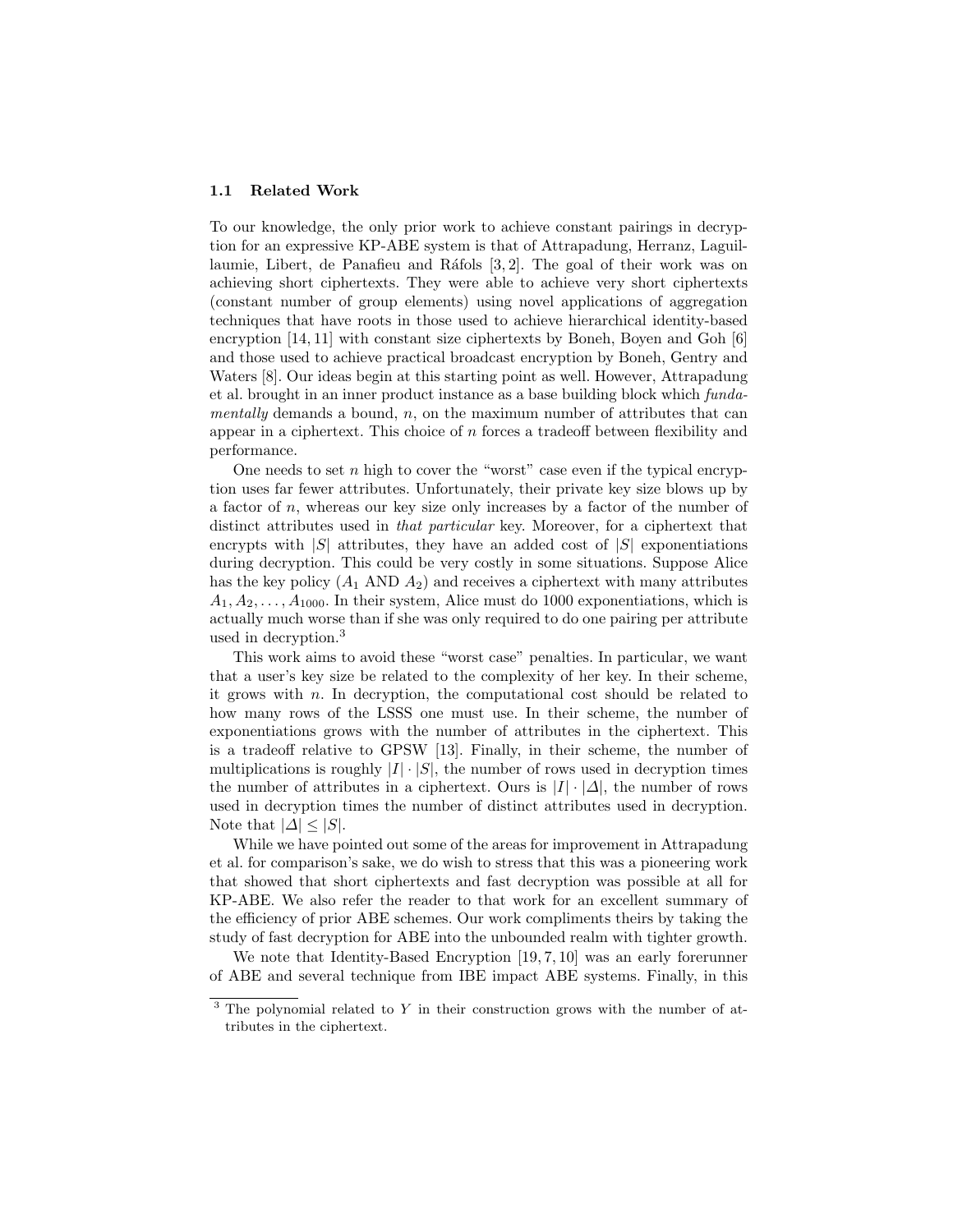work, we only consider selective security [9], however, we believe our techniques could apply to more recent systems proven adaptively secure using dual system encryption [15, 17].

# 2 Background

This section covers background information. We make use of the standard definitions for access structures and linear secret sharing schemes (LSSS), as well as the conventions and notation for these employed in several prior ABE works. These are included in Appendix A for reference.

#### 2.1 Definitions of Security for Key Policy ABE Schemes

Definition 1 (KP-ABE Algorithm Specification). A key-policy attributebased encryption system for message space  $\mathcal M$  and access structure space  $\mathcal G$  is a tuple of the following algorithms:

- **Setup**( $\lambda, U$ )  $\rightarrow$  (PK, MK). The setup algorithm takes as input a security parameter  $\lambda$  and a universe description U, which defines the set of allowed attributes in the system. It outputs the public parameters PK and the master secret key MK.
- **Encrypt**(PK, M, S)  $\rightarrow$  CT. The encryption algorithm takes as input the public parameters PK, a message M and a set of attributes S and outputs a ciphertext CT associated with the attribute set.
- $KeyGen(MK, A) \rightarrow SK$ . The key generation algorithm takes as input the master secret key MK and an access structure A and outputs a private key SK associated with the attributes.
- **Decrypt**(SK, CT)  $\rightarrow$  M. The decryption algorithm takes as input a private key SK associated with access structure A and a ciphertext CT associated with attribute set  $S$  and outputs a message  $M$  if  $S$  satisfies  $\mathbb A$  or the error message ⊥ otherwise.

The correctness property requires that for all sufficiently large  $\lambda \in \mathbb{N}$ , all universe descriptions U, all (PK, MK)  $\in$  Setup( $\lambda$ , U), all  $S \subseteq U$ , all SK  $\in$ KeyGen(MK, A), all  $M \in \mathcal{M}$ , all  $A \in \mathcal{G}$  and all  $CT \in \mathsf{Encrypt}(\mathsf{PK}, M, S)$ , if S satisfies  $A$ , then Decrypt $(SK, CT)$  outputs  $M$ .

Security Model for KP-ABE Let  $\Pi$  = (Setup, Encrypt, KeyGen, Decrypt) be a KP-ABE scheme for message space  $\mathcal M$  and access structure space  $\mathcal G$ , and consider the following experiment for an adversary  $\mathcal{A}$ , parameter  $\lambda$  and attribute universe  $U:$ 

#### The KP-ABE experiment KP-ABE-Exp<sub>A, $\Pi$ </sub> $(\lambda, U)$ :

Setup. The challenger runs the Setup algorithm and gives the public parameters, PK to the adversary.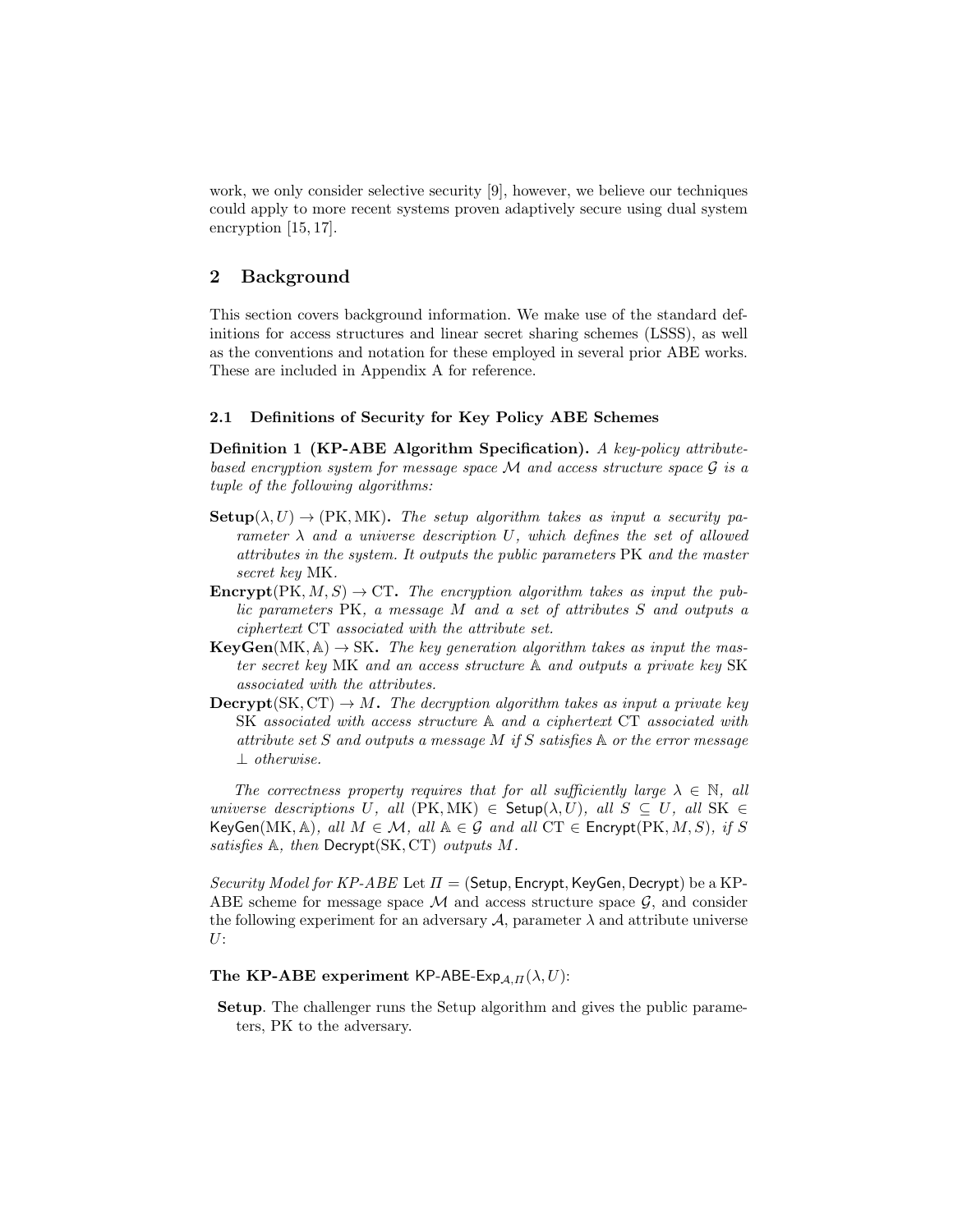- **Phase 1.** The challenger initializes an empty table  $T$ , an empty set  $D$  and an integer counter  $j = 0$ . Proceeding adaptively, the adversary can repeatedly make any of the following queries:
	- Create(A): The challenger sets  $j := j + 1$ . It runs the key generation algorithm on  $A$  to obtain the private key SK and stores in table  $T$  the entry  $(j, A, SK)$ .

Note: Create can be repeatedly queried with the same input.

- Corrupt(i): If there exists an  $i<sup>th</sup>$  entry in table T, then the challenger obtains the entry  $(i, A, SK)$  and sets  $D := D \cup \{A\}$ . It then returns to the adversary the private key SK. If no such entry exists, then it returns ⊥.
- Decrypt(*i*, CT): If there exists an  $i^{th}$  entry in table T, then the challenger obtains the entry  $(i, A, SK)$  and returns to the adversary the output of the decryption algorithm on input (SK, CT). If no such entry exists, then it returns ⊥.
- **Challenge**. The adversary submits two equal length messages  $M_0$  and  $M_1$ . In addition the adversary gives a set of attributes  $S^*$  such that for all  $A \in D$ , the set  $S^*$  does not satisfy the access structure A. The challenger flips a random coin b, and encrypts  $M_b$  under  $S^*$ . The resulting ciphertext  $CT^*$  is given to the adversary.
- **Phase 2.** Phase 1 is repeated with the restrictions that the adversary cannot
	- trivially obtain a private key for the challenge ciphertext. That is, it cannot issue a Corrupt query that would result in an access structure A which  $S^*$  satisfies being added to  $D$ .
	- issue a decryption query on the challenge ciphertext CT<sup>∗</sup> .
- Guess. The adversary outputs a guess  $b'$  of  $b$ . The output of the experiment is 1 if and only if  $b = b'$ .

Definition 2 (KP-ABE Security). A KP-ABE scheme Π is CCA-secure (or secure against chosen-ciphertext attacks) for attribute universe  $U$  if for all probabilistic polynomial-time adversaries A, there exists a negligible function negl such that:

$$
\Pr[\mathsf{KP-ABE-Exp}_{\mathcal{A},\varPi}(\lambda,U)=1]\leq \frac{1}{2}+\mathit{negl}(\lambda).
$$

CPA Security. We say that a system is CPA-secure (or secure against chosenplaintext attacks) if we remove the Decrypt oracle in both Phase 1 and 2.

Selective Security. We say that a system is selectively secure if we add an Init stage before Start where the adversary outputs the challenge attribute set  $S^*$ (instead of waiting until Challenge).

## 2.2 Bilinear Maps

Let  $\mathbb{G}$  and  $\mathbb{G}_T$  be two multiplicative cyclic groups of prime order p. Let g be a generator of G and  $e : \mathbb{G} \times \mathbb{G} \to \mathbb{G}_T$  be a bilinear map with the properties: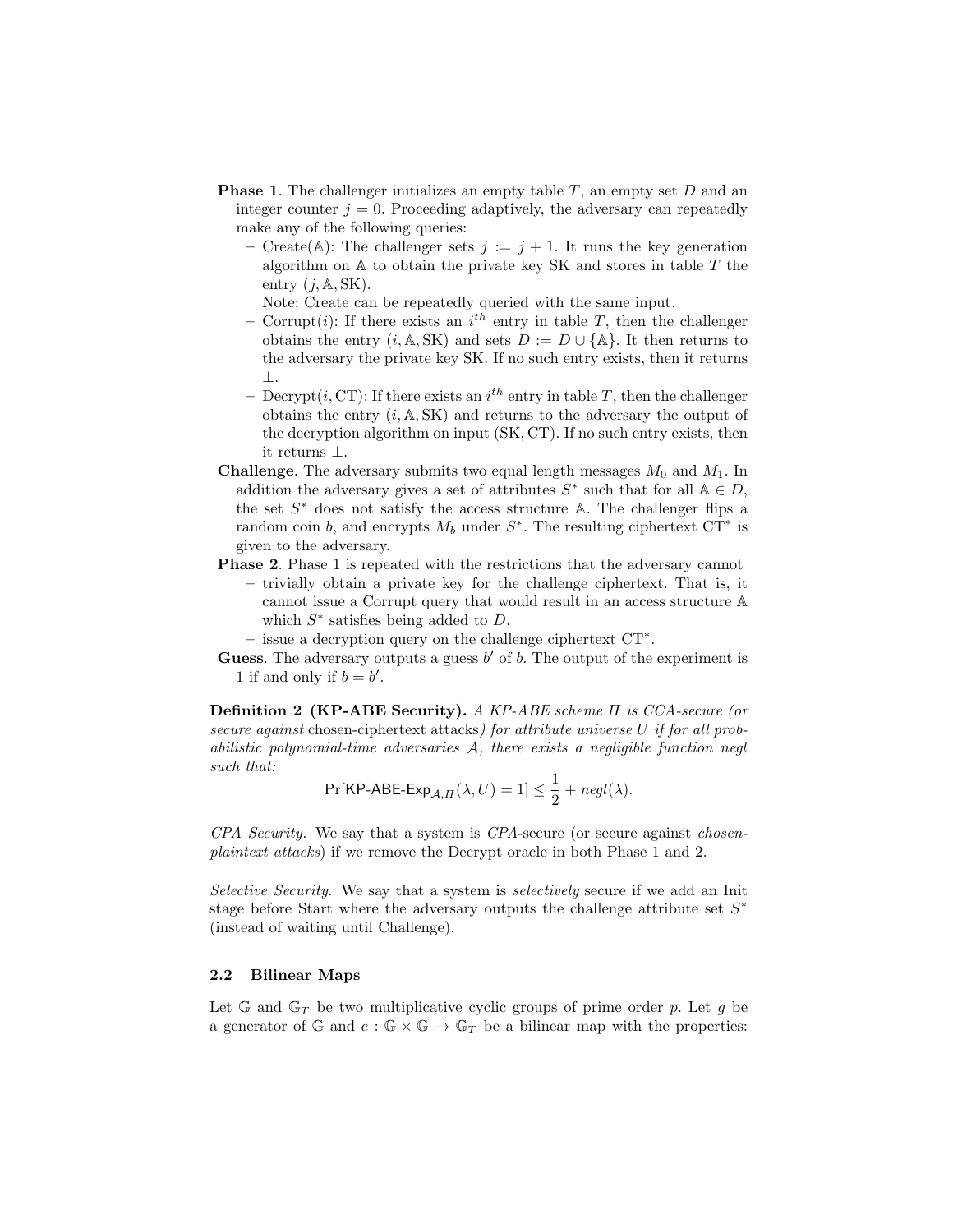(1) Bilinearity: for all  $u, v \in \mathbb{G}$  and  $a, b \in \mathbb{Z}_p$ , we have  $e(u^a, v^b) = e(u, v)^{ab}$ and (2) Non-degeneracy:  $e(g, g) \neq 1$ . We say that G is a bilinear group if the group operation in G and the bilinear map  $e : \mathbb{G} \times \mathbb{G} \to \mathbb{G}_T$  are both efficiently computable. We now state an assumption used in the constructions.

**Definition 3** (Decisional BDHE [6]). Let  $a, s \in \mathbb{Z}_p$  be chosen at random and g be a generator of group G of prime order  $p \in \Theta(2^{\lambda})$ . The decisional q-BDHE assumption is that all probabilistic polynomial-time algorithms A given the vector  $y=$ 

$$
\mathbb{G}, p, g, g^s, g^a, \dots, g^{(a^q)}, g^{(a^{q+2})}, \dots, g^{(a^{2q})}
$$

have an advantage negligible in  $\lambda$  of distinguishing  $e(g,g)^{a^{q+1}s} \in \mathbb{G}_T$  from a random element in  $R \in \mathbb{G}_T$ . The advantage of A is defined as

$$
\left|\Pr\left[\mathcal{A}(\boldsymbol{y}, e(g, g)^{a^{q+1}s})=0\right]-\Pr\left[\mathcal{A}(\boldsymbol{y}, R)=0\right]\right|
$$

where the probability is taken over the random choice of a, s in  $\mathbb{Z}_p$ , R in  $\mathbb{G}_T$  and the generator g, and the random bits consumed by A.

# 3 ABE with Fast Decryption

#### 3.1 The Base Construction: Small Universe KP-ABE

We first describe a system for a small universe U of attributes, where  $|U|$  is a polynomial in  $1^{\lambda}$ , and the attributes are the integers  $1, \ldots, U$ . Subsequently, we will describe how to alter this construction to accommodate a large universe  $U = \{0,1\}^*$  of attributes in the random oracle model. When we refer to our base construction in a setting where large universes are assumed, we mean this close variant. The message space is  $\mathbb{G}_T$ .

 $Setup(\lambda, U) \rightarrow (PK, MK)$ . The setup algorithm first chooses a bilinear group G of prime order  $p \in \Theta(2^{\lambda})$ . It selects a random generator  $g \in \mathbb{G}$ . It next selects random values  $h_1, \ldots, h_{|U|} \in \mathbb{G}$  and  $\alpha \in \mathbb{Z}_p$ . It then sets the keys as:

$$
PK = (\mathbb{G}, p, g, e(g, g)^{\alpha}, h_1, \dots, h_{|U|}), \quad MK = (PK, \alpha).
$$

 $\text{Encrypt}(\text{PK}, M, S) \to \text{CT}$ . The encryption algorithm takes as input the public parameters PK, a message  $M \in \mathbb{G}_T$  to encrypt, and a set of attributes S. It chooses a random  $s \in \mathbb{Z}_p$ . The ciphertext is published as  $CT = (S, C, C, \{C_x\})$ where

$$
C = M \cdot e(g, g)^{\alpha s}, \ \hat{C} = g^s, \ \{C_x = h_x^s\}_{x \in S}.
$$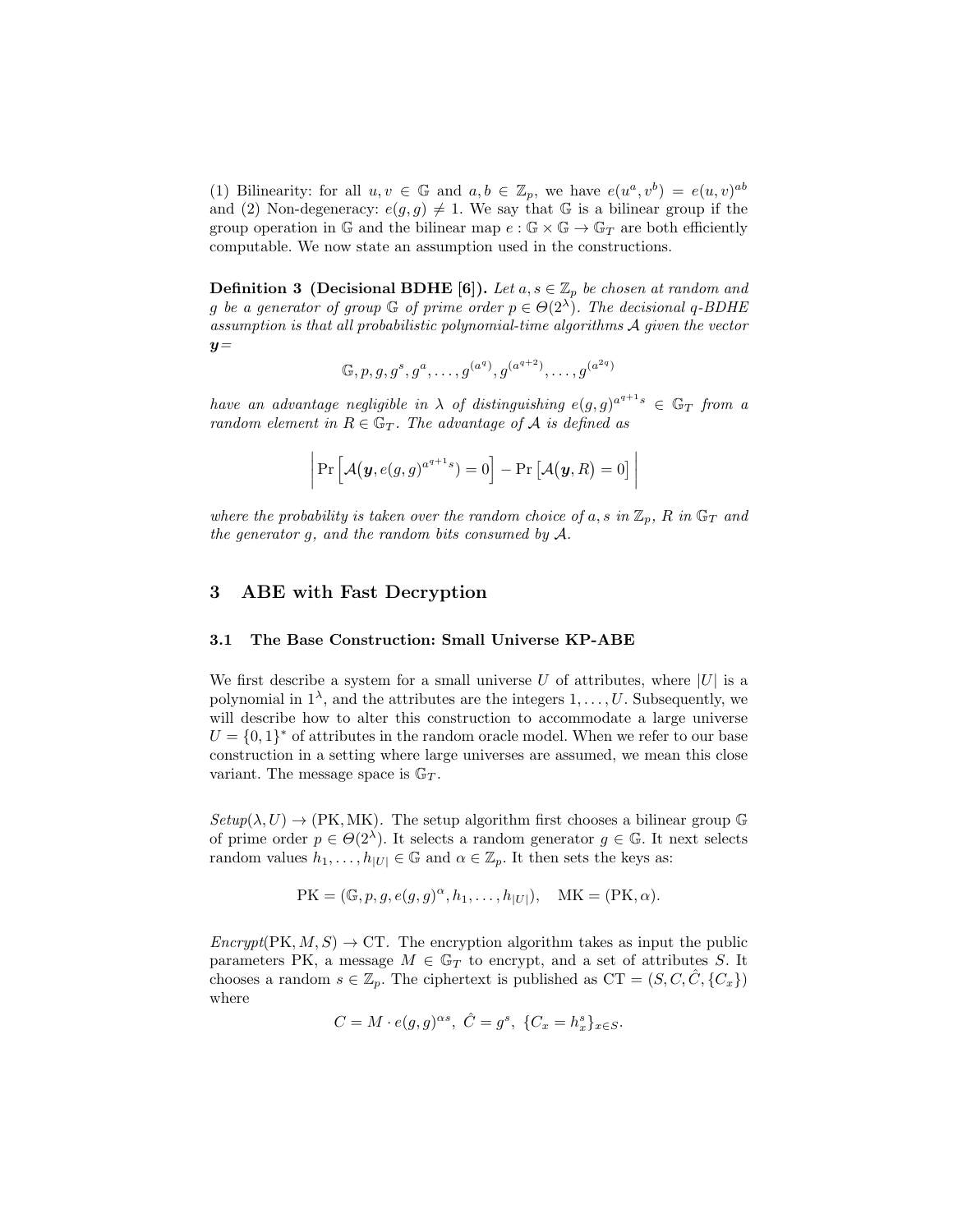$KeyGen(MK, \mathbb{A}) \rightarrow SK$ . The key generation algorithm takes as input the master secret key and an LSSS access structure  $(W, \rho)$ . Let W be an  $\ell \times n$  matrix. The function  $\rho$  associates rows of W to attributes. Let  $\Gamma$  denote the set of distinct attributes the appear in the access structure matrix W; that is,  $\Gamma = \{d : \exists i \in \mathbb{R}^d : d \in \mathbb{R}^d : d \in \mathbb{R}^d\}$  $[1, \ell], \rho(i) = d$ . The algorithm first chooses a random vector  $\mathbf{v} = (\alpha, y_2, ..., y_n) \in$  $\mathbb{Z}_p^n$ . These values will be used to share the master secret  $\alpha$ . For  $i = 1$  to  $\ell$ , it calculates  $\lambda_i = \boldsymbol{v} \cdot W_i$ , where  $W_i$  is the vector corresponding to the *i*th row of W. In addition, the algorithm chooses random  $r_1, \ldots, r_\ell \in \mathbb{Z}_p$ . It sets the private key SK as:

PK, 
$$
(D_1 = g^{\lambda_1} \cdot h_{\rho(1)}^{r_1}, R_1 = g^{r_1}, \forall d \in \Gamma/\rho(1), Q_{1,d} = h_d^{r_1}), \dots,
$$
  
 $(D_\ell = g^{\lambda_\ell} \cdot h_{\rho(\ell)}^{r_\ell}, R_\ell = g^{r_\ell}, \forall d \in \Gamma/\rho(\ell), Q_{\ell,d} = h_d^{r_\ell}).$ 

In our notation above, we slightly abuse the set minus notation, and by  $\Gamma/x$ , where  $\Gamma$  is a set and x is a single element, we mean  $\Gamma/\{x\}$ ; i.e., the set  $\Gamma$  with the element  $x$  removed if present.

These keys contain GPSW [13] keys with the addition of the "helper values"  $Q_{i,d}$ . The key size is proportional to  $|\Gamma| \cdot \ell$ , which is the number of distinct attributes that appear in the access matrix times the number of rows in the matrix. Since  $|\Gamma| \leq \ell$ , we have  $|\Gamma| \cdot \ell \leq \ell^2$ .

 $Decrypt(SK, CT) \rightarrow M$ . The decryption algorithm takes as input a key SK =  $(PK,(D_1, R_1, {Q_{1,d}}), \ldots, (D_\ell, R_\ell, {Q_{\ell,d}}))$  for access structure  $(W, \rho)$  and a ciphertext  $CT = (C, \hat{C}, \{C_x\}_{x \in S})$  for set S. Let W be an  $\ell \times n$  matrix. The function  $\rho$  associates rows of W to attributes. If S does not satisfy the access structure, it outputs  $\bot$ . Suppose that S satisfies the access structure and let  $I \subseteq \{1, 2, ..., \ell\}$ be a set of indices and  $\{\omega_i\}_{i\in I} \in \mathbb{Z}_p$  be a set of constants such that:

- 1. For all  $i \in I$ ,  $\rho(i) \in S$ .
- 2.  $\sum_{i \in I} \omega_i \cdot W_i = (1, 0, 0, \dots, 0).$

We then define  $\Delta = \{x : \exists i \in I, \rho(i) = x\}$ . That is, I is the set of indices corresponding to the rows used in one possible way to decrypt the ciphertext and  $\Delta$  is the set of distinct attributes associated with these rows. In general, there can be multiple such  $I$  that satisfy the above constraints. Typically, one will wish to minimize the size of I. Note that  $\Delta \subseteq S$ , where S is the attributes used to encrypt the ciphertext, and  $\Delta \subseteq \Gamma$ , the set of attributes used to create the private key.

Next we define the function  $f$  which transforms a set of attributes into an element of G as:

$$
f(\Delta) = \prod_{x \in \Delta} h_x.
$$

To decrypt, the algorithm will first do a pre-processing step on the private key. For each  $i \in I$ , it will compute the value

$$
\hat{D}_i = D_i \cdot \prod_{x \in \Delta/\rho(i)} Q_{i,x} = g^{\lambda_i} f(\Delta)^{r_i}.
$$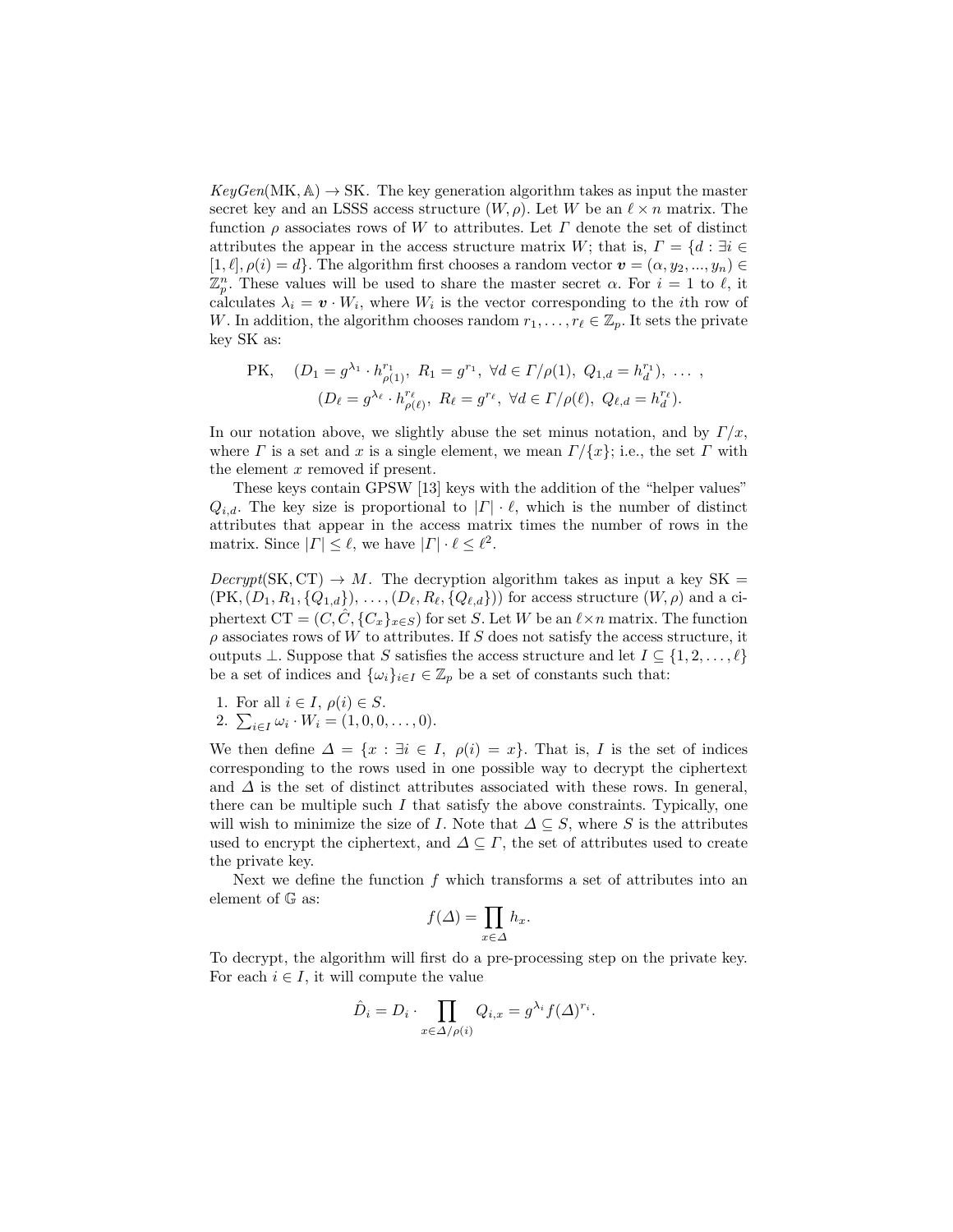Next, the algorithm will do a pre-processing step on the ciphertext by computing the value

$$
L = \prod_{x \in \Delta} C_x = \prod_{x \in \Delta} h_x^s = f(\Delta)^s.
$$

The algorithm now recovers the value  $e(g, g)^{\alpha s}$  by computing

$$
e(\hat{C}, \prod_{i \in I} \hat{D}_i^{\omega_i})/e(\prod_{i \in I} R_i^{\omega_i}, L) =
$$
  

$$
e(g^s, \prod_{i \in I} g^{\lambda_i \omega_i} f(\Delta)^{r_i \omega_i})/e(\prod_{i \in I} g^{r_i \omega_i}, f(\Delta)^s) =
$$
  

$$
e(g, g)^{\alpha s} \cdot e(g, f(\Delta))^s \sum_{i \in I} r_i \omega_i / e(g, f(\Delta))^s \sum_{i \in I} r_i \omega_i = e(g, g)^{\alpha s}.
$$

The decryption algorithm can then divide out this value from C and obtain the message M. The decryption algorithm requires the computation of only two pairing operations.

#### 3.2 Efficiency and Tradeoffs

The main feature of the above scheme is that decryption only requires two pairings. While decryption also requires two exponentiations per row used, if the LSSS is derived from an AND/OR tree then the exponents  $w_i$  will be 1. (That is, they will be either 0 or 1, but the  $w_i = 0$  rows should not be used.) Thus, decryption can be very fast. There are two tradeoffs:

- 1. The private key size and generation time blows up by roughly a factor of  $|\Gamma|$ compared to GPSW, where  $\Gamma$  is the set of distinct attributes used in making the key.
- 2. Decryption reduces the number of pairings, but requires modular multiplications of roughly a factor of  $|\Delta|$  compared to GPSW, where  $\Delta$  is the set of distinct attributes used in decryption.

Thus, while there is a blow-up, this increase is tied only to the number of distinct attributes "touched" by the corresponding operation, and not by a global bound. Depending on the application, one should take into consideration whether the blow up in key size is worth it. Moreover, the decryption time could actually increase over GPSW [13] once  $\Delta$  becomes sufficiently large. However, it would have to be so large that 2 pairings plus  $|I| \cdot |\Delta|$  multiplications dominates  $|\Delta|$  pairings and  $|I|$  multiplications. As one benchmark, it required 8.22ms to compute a pairing for a BN256 curve with the RELIC library on a modern PC while roughly 0.0034ms to compute a modular multiplication. Thus, in a setting where  $|I| = |\Delta|$  (the number of rows of the access matrix touched during decryption is the same as the number of distinct attributes touched), the decryption algorithm would need to touch over 2416 distinct attributes before GPSW would be faster. Should this occur, however, it is worth noting that the above private keys actually contain a GPSW key; thus, if this threshold was ever reached, one could revert back to doing GPSW decryption.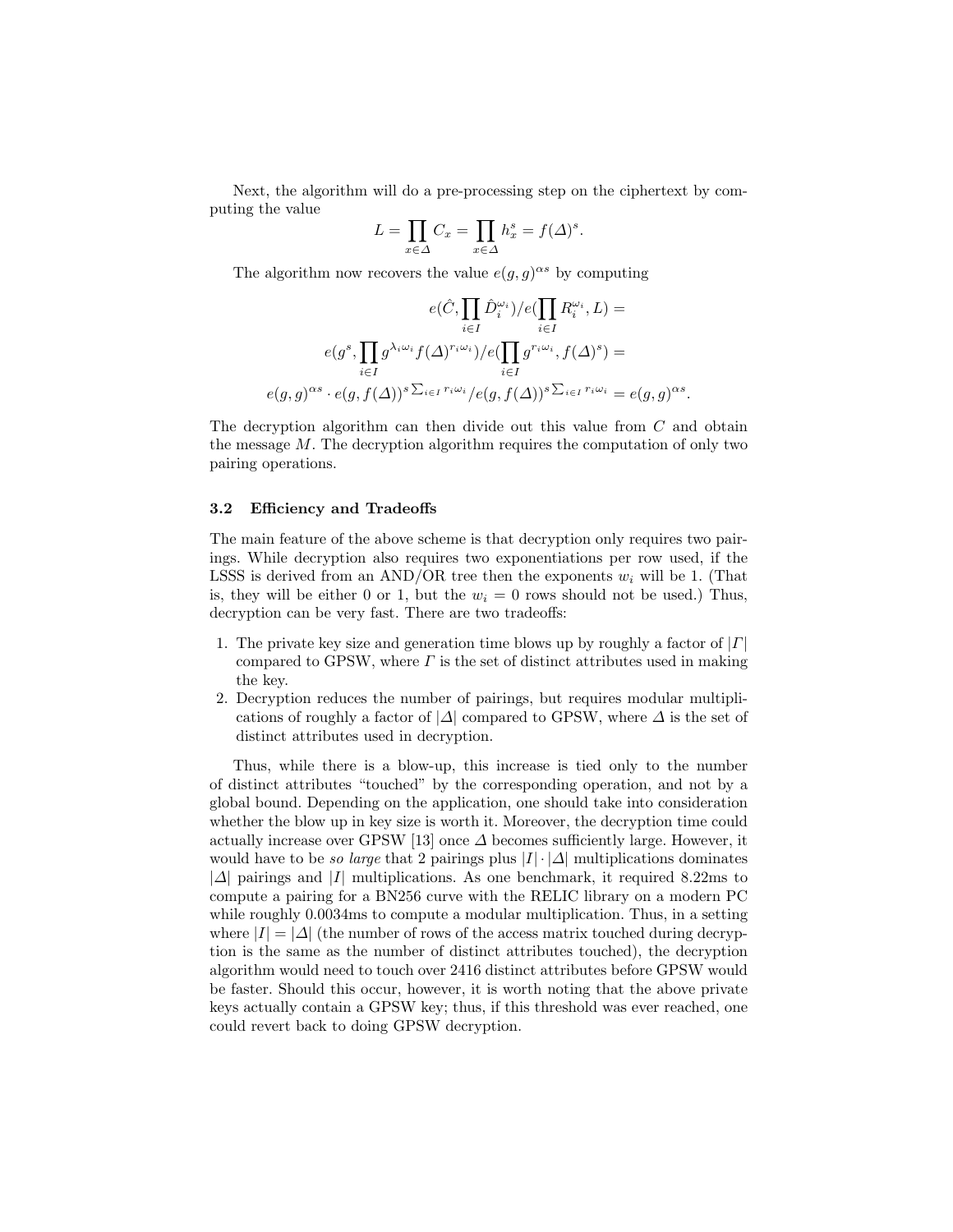We summarize the comparison of GPSW and our construction in Figure ??. In Section 5, we will provide a generalized construction for finer-grained tradeoff optimization.

#### 3.3 Large Universe Realizations

The construction in Section 3.1 can be transformed so that any string can be a valid attribute; that is,  $U = \{0, 1\}^*$ , as follows: Assume that all parties have access to a hash function  $H : \{0,1\}^* \to \mathbb{G}$ , which will be treated as a random oracle. Remove the values  $h_1, \ldots, h_{|U|}$  from the public parameters PK. For any attribute  $x \in \{0,1\}^*$ , define the value  $h_x = H(x)$ . Otherwise, follow the construction as written. Thus, the efficiency is the same, modulo additional hash function evaluations. Regarding the proof of security, let  $q$  be the maximum number of unique queries made to the random oracle. Then, this large universe construction is selectively, CPA-secure under the Decisional  $q$ -BDHE assumption in the random oracle model. The proof will follow the outline of that in Section 4 except that Setup no longer outputs any  $h_x$  values and instead  $\beta$  must simulate the random oracle as follows. It should initialize an empty table  $T_{RO}$ at the beginning of the experiment. On each query for attribute  $x$  to the random oracle,  $\beta$  should first look to see if x is in  $T_{RO}$  and if so, return the value associated with it.

If x is not in  $T_{RO}$ , B creates a new table entry  $(x, i, h_x)$  for it as follows. Let i be the number of unique attributes queried to the random oracle (including  $x$ ) at the time of this query. Let  $z_x$  be a random value in  $\mathbb{Z}_n$ . Then set

$$
h_x := \begin{cases} g^{z_x} & \text{if } x \in S^*; \\ g^{z_x} g^{a^i} & \text{if } x \notin S^*. \end{cases}
$$

An interesting question is whether one can achieve fast decryption for a large universe in the standard model. Lewko and Waters [16] gave a large universe construction for KP-ABE in the standard model. However, their technique requires that each attribute in the ciphertext have some "local" randomness associated with it. This does not work with our methods here which leverage the fact that there is only one random exponent that propagates through the ciphertext.

#### 3.4 Short Ciphertext Realizations

In Section 3.1, we focused on optimizing decryption time. For some applications where bandwidth or storage space is a practical concern, one might prefer to optimize on ciphertext size. In the small universe construction, we can compress the ciphertext into only three group elements (as opposed to  $2 + |S|$  group elements in Section 3.1) plus the description of the attribute set  $S$ . The main tradeoff is that private key sizes must scale by a factor of the size  $|U|$  of the universe (compared to GPSW [13]), as opposed to scaling by only  $\Gamma$  as above.

We now sketch the main idea. During encryption, instead of including the set  ${C_x = h_x^s}_{x \in S}$  in the ciphertext, it now includes the product of these values,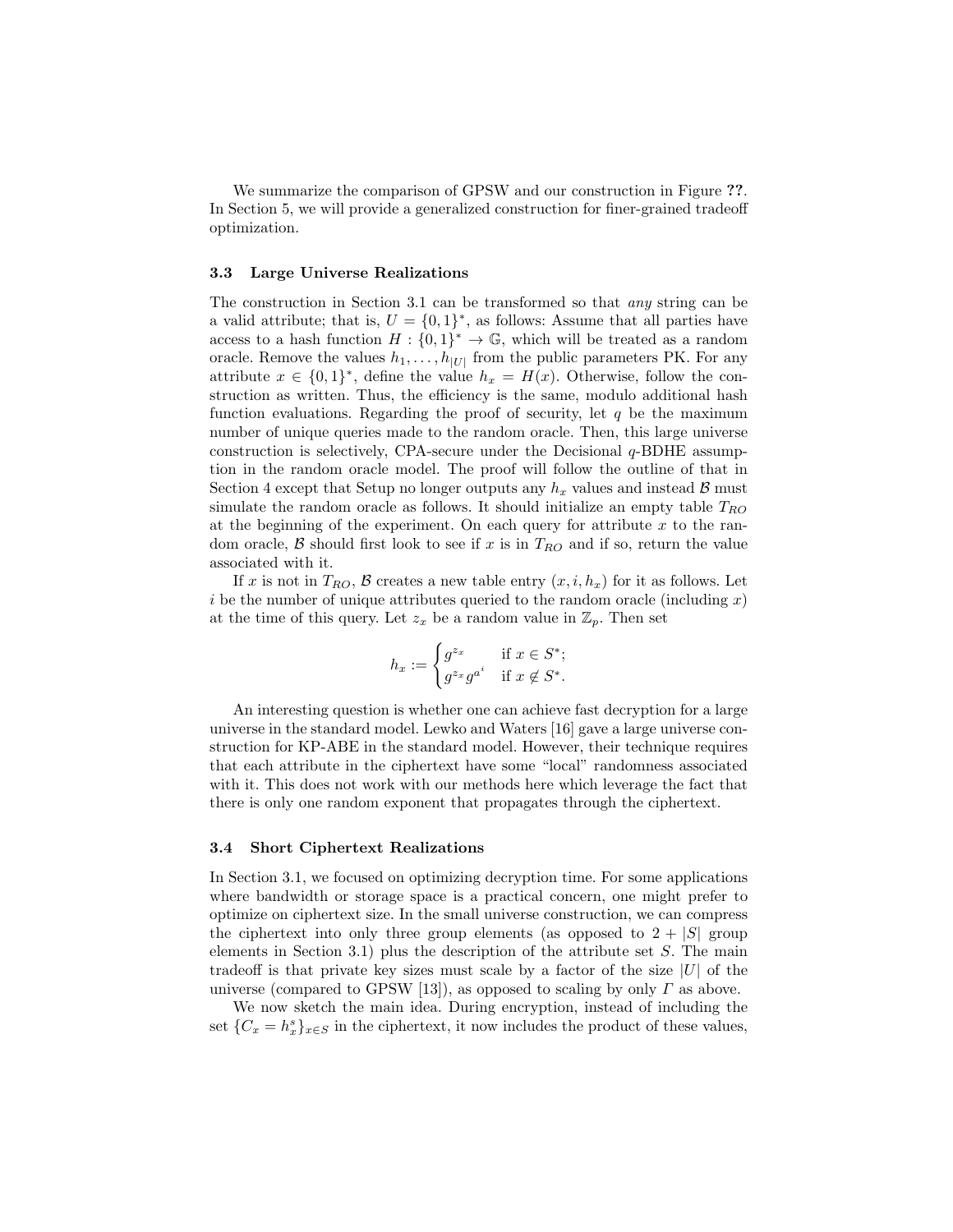the "aggregate"  $\prod_{x \in S} C_x = f(S)^s$ . Thus, the ciphertext contains three group elements of the form:

$$
C = M \cdot e(g, g)^{\alpha s}, \ \hat{C} = g^s, \ \prod_{x \in S} C_x = f(S)^s.
$$

When generating the private key, replace  $\Gamma$  with  $U$ ; that is, instead of only having "helper values"  $Q_{i,x}$  for attributes x used in the access matrix, one now must include helpers for any attribute in the universe. This will allow the decryptor to handle an aggregate of any set of attributes. Thus, following the setup as before, the private keys are of the form:

PK, 
$$
(D_1 = g^{\lambda_1} \cdot h_{\rho(1)}^{r_1}, R_1 = g^{r_1}, \forall d \in U/\rho(1), Q_{1,d} = h_d^{r_1}), \dots,
$$
  
 $(D_\ell = g^{\lambda_\ell} \cdot h_{\rho(\ell)}^{r_\ell}, R_\ell = g^{r_\ell}, \forall d \in U/\rho(\ell), Q_{\ell,d} = h_d^{r_\ell}).$ 

The key size is proportional to  $|U| \cdot \ell$ , which is size of the attribute universe times the number of rows in the matrix. Due to the dependence on  $|U|$ , this aggregation unfortunately only works for small universes of attributes.

Finally, run the decryption algorithm as it is written, but understand that  $\Delta$ will always be S due to the aggregate. This will increase the number of modular multiplications over Section 3.1, but not the number of pairings.

#### 3.5 CP-ABE Variants

One might consider trying to apply these techniques in the CP-ABE setting [5, 12] by analogously modifying an "unrestricted" CP-ABE construction, such as Waters [20, Section 3]. A natural analogy would arise in a CP-ABE system where the ciphertext size and encryption time blows up by a factor of X, where X is the number of distinct attributes used in the ciphertext access structure. In some applications, one might consider this to be a less palatable tradeoff. That is, one might not be willing to increase the transmission costs (i.e., ciphertext size) and encryption time, even if it meant faster decryption times.

We note, however, that if one is willing to consider "bounded" systems, where a value  $k_{max}$  can be set system-wide as the maximum number of times a single attribute can appear in a particular formula (or access structure), then one can achieve fast decryption without an increase in ciphertext size or encryption time. One such example is the CP-ABE construction of Waters [20, Section 5]. The critical part of the decryption algorithm appears in that paper as

$$
e(C',K)/\left(\prod_{i\in I}(e(C_i,L)\cdot e(C',K_{\rho(i)}))^{\omega_i}\right)
$$

which seems to require a non-constant  $(2|I|+1)$  pairings. However, this equation is identical to:

$$
e(\prod_{i\in I}C_i^{-\omega_i},L)\cdot e(C',K\prod_{i\in I}K_{\rho(i)}^{-\omega_i})
$$

which requires only two pairings. The observation that this bounded scheme offers fast decryption was previously made in its Charm [1] implementation.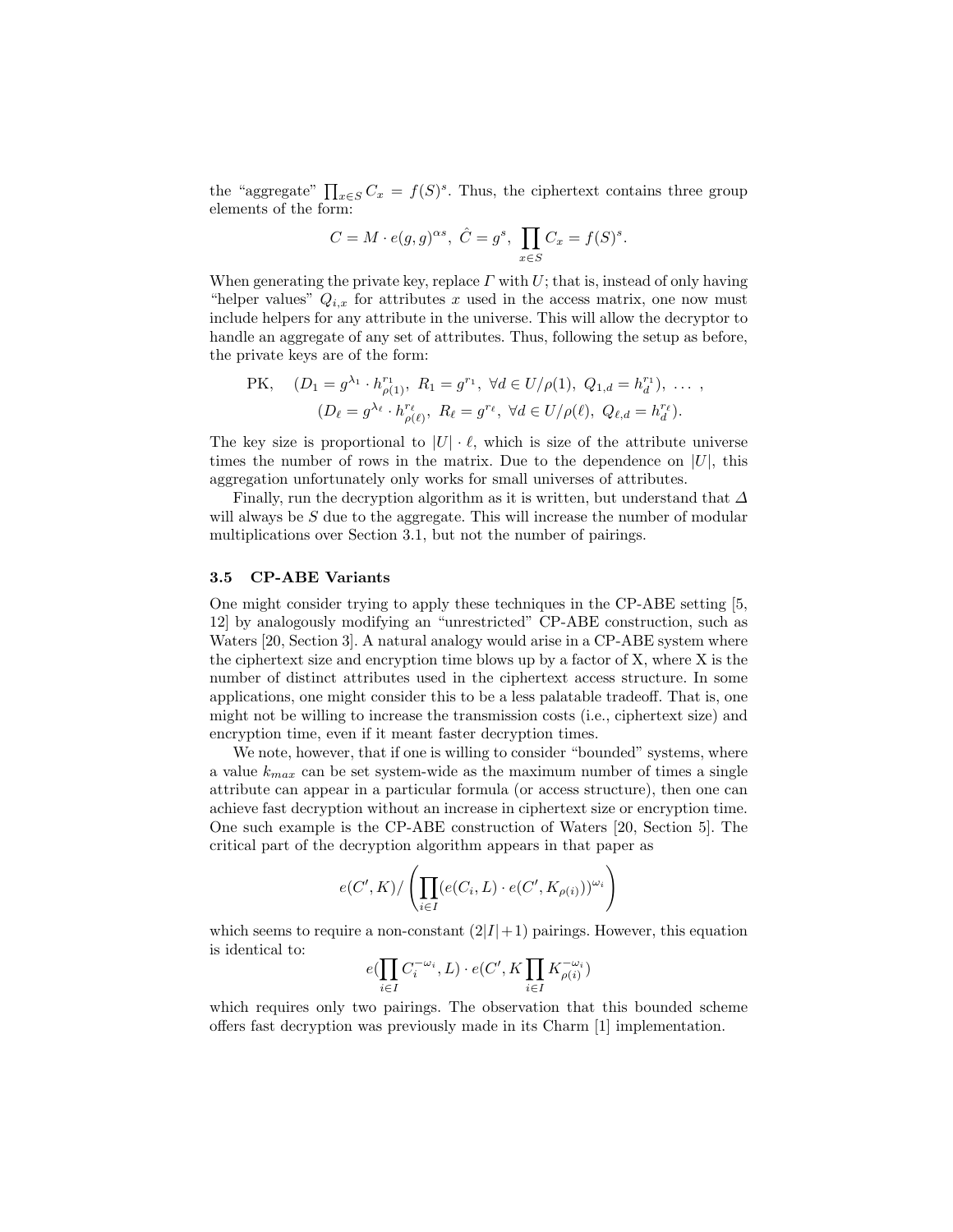# 4 Proof of the Base Construction

Theorem 1 (Security of the Small Universe KP-ABE). The KP-ABE scheme  $\Pi$  in Section 3.1 for attribute universe U is selectively secure against chosen-plaintext attacks under the Decisional  $|U|$ -BDHE assumption in  $\mathbb{G}$ .

*Proof.* Let U be an attribute universe, where  $|U|$  is a polynomial in  $1^{\lambda}$ . For notational convenience, we will assume each of the  $|U|$  attributes is a unique integer between 1 and  $|U|^4$  Next suppose there exists a PPT adversary A that causes the selective, CPA security experiment  $\mathsf{KP}\text{-}\mathsf{ABE}\text{-}\mathsf{Exp}_{\mathcal{A},\Pi}^{\mathsf{sel}\text{-}\mathsf{CPA}}(\lambda,U)$  to output 1 with non-negligible probability. Then, we can construct a PPT adversary  $\beta$ that violates the Decisional  $|U|$ -BDHE assumption in  $\mathbb{G}$  as follows:

**Init:**  $\mathcal A$  outputs a set  $S^*$  of attributes for the challenge ciphertext. **Setup:**  $\beta$  receives the Decisional  $|U|$ -BDHE challenge input

$$
(\mathbb{G},p,g,g^s,g^a,\ldots,g^{(a^{|U|})},g^{(a^{|U|+2})},\ldots,g^{(a^{2|U|})},P)
$$

for security parameter  $\lambda$ . It chooses random  $\alpha', z_1, \ldots, z_{|U|} \in \mathbb{Z}_p$  and sets  $e(g,g)^{\alpha} := e(g,g)^{\alpha'} \cdot e(g^a, g^{a^{|U|}})$  (implicitly defining  $\alpha$  as  $(\alpha' + a^{|U|+1})$ ) and

for 
$$
x \in [1, |U|]
$$
, sets  $h_x := \begin{cases} g^{z_x} & \text{if } x \in S^*; \\ g^{z_x} g^{a^x} & \text{if } x \notin S^*.\end{cases}$ 

It sets the public parameters PK as  $(\mathbb{G}, p, g, e(g, g)^{\alpha}, h_1, \ldots, h_{|U|})$  and sends them to A. Note that all parameters are well distributed due to the  $\alpha'$  and  $z_x$  values.

**Phase 1:** B initializes an empty table T, an empty set D and a counter  $j = 0$ .  $\beta$  responds to  $\mathcal{A}$ 's queries as follows:

1. Create(A): B sets  $j := j + 1$ . It parses A as  $(W, \rho)$ , where W is an  $\ell \times n$  $\overline{\text{matrix}}$ .  $\beta$  will now work in two steps. First, it will create a valid private key, but not necessarily a well-distributed one. Then, it will re-randomize the key to ensure it is well distributed.

Let K be the set of rows where the attributes are in  $S^*$  (i.e., for  $i \in K$ ,  $\rho(i) \in$  $S^*$ .) and K' be the rows where attributes are not in  $S^*$  (i.e.,  $K' = [1, \ell]/K$ ). Define an *n* dimensional vector **v** over  $\mathbb{Z}_p$ . Let  $v_1 = 1$  (i.e., first element of v is 1) and for all  $i \in K$ ,  $v \cdot W_i = 0$ . (Here  $W_i$  is the *n*-dimensional vector that is row  $i$  of the matrix  $W$ .) To see that this is well-defined, consider that since  $S^*$  does not satisfy W, it must be the case that  $(1,0,0...,0)$  is not in the span of rows  $W_i$  for  $i \in K$ . It then follows from linear algebra that such a vector  $v$  exists.

Next, B will make a private key for secret sharing with the vector  $\alpha v$  (i.e., the vector  $\boldsymbol{v}$  with all the components scaled up by  $\alpha$ .) This shares the secret

 $4$  A more proper notation would define an injective function  $t()$  mapping attributes to integers from 1 to  $|U|$  and then wherever we refer to an attribute x to instead refer to  $t(x)$ . However, this is more cumbersome.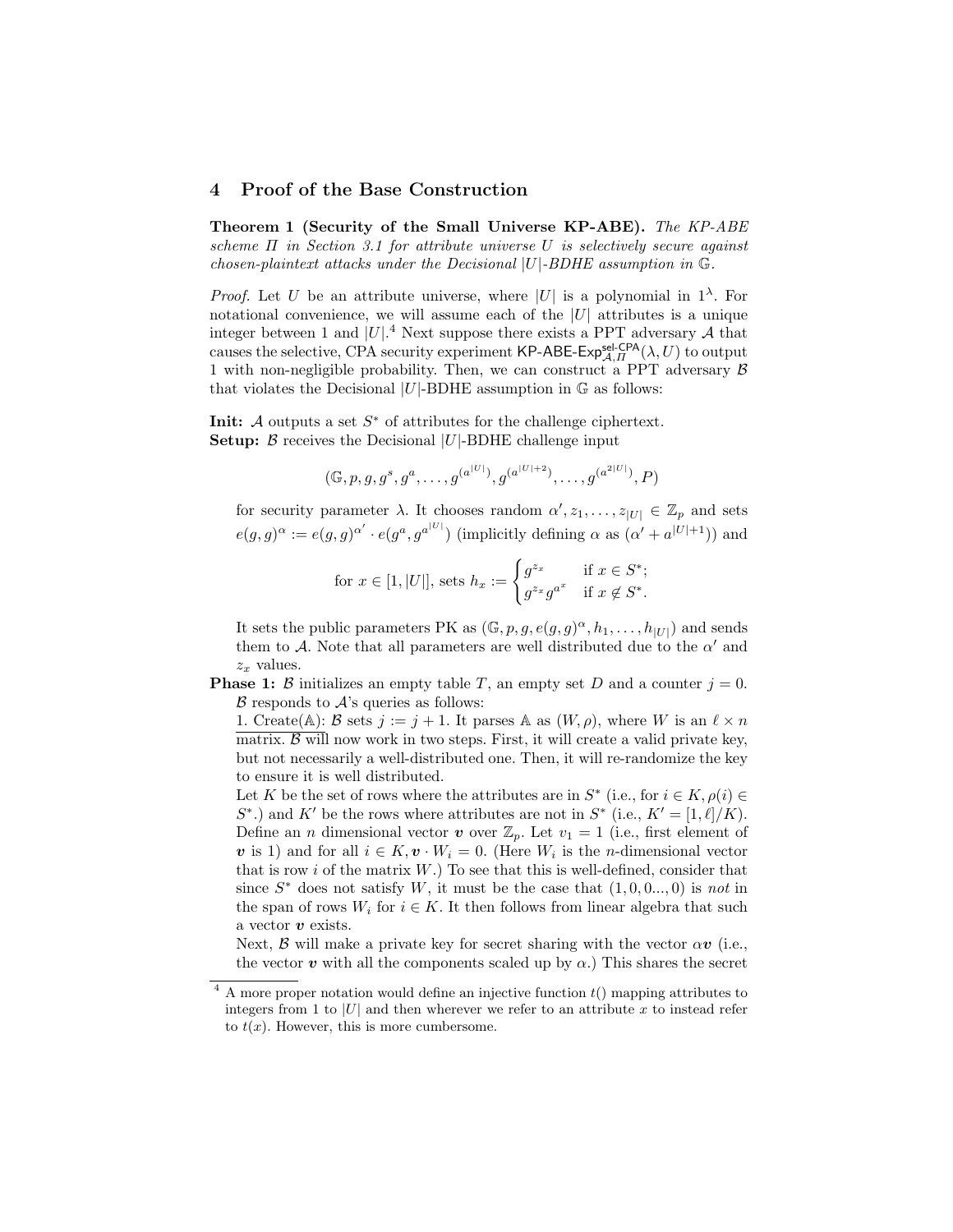$\alpha$  since  $v_1 = 1$ , although the key may not be well distributed. This will be addressed later through re-randomization. The shares  $\lambda_i$  for  $i \in [1, \ell]$  are computed as  $(\alpha v) \cdot W_i$ .

For  $i \in K$ , we have that all components are just the identity element (recall that the key is not re-randomized yet; we add the  $h_x$  components in shortly with the randomization):  $D_i = R_i = H_{i,x} = g^0$  for  $x \in \Gamma$  (recall  $\Gamma$  is the set of distinct attributes used in key generation). This follows because for all  $i \in K$ ,  $\lambda_i = 0$ .

For  $i \in K'$ , we first compute  $c_i = \boldsymbol{v} \cdot W_i$ . Note that  $\lambda_i = c_i \cdot \alpha = c_i \cdot (\alpha' + \alpha')$  $a^{|U|+1}$ ). To produce these key components, we need a cancellation technique. Set  $R_i = g^{-c_i a^{(|U|+1)-\rho(i)}}$ , which implicitly defines  $r_i = -c_i \cdot a^{(|U|+1)-\rho(i)}$ . This is computable from  $\mathcal{B}$ 's challenge input since  $\rho(i)$  is between 1 and |U|. Set

$$
D_i = g^{c_i \alpha'} \cdot R_i^{z_i}
$$
  
=  $g^{c_i \alpha'} \cdot g^{-z_i c_i a^{(|U|+1)-\rho(i)}}$   
=  $g^{c_i \alpha'} \cdot g^{c_i a^{|U|+1}} \cdot g^{-z_i c_i a^{(|U|+1)-\rho(i)}} \cdot g^{-c_i a^{|U|+1}}$   
=  $g^{c_i \alpha} \cdot (g^{z_i})^{r_i} \cdot (g^{a^{\rho(i)}})^{r_i}$   
=  $g^{c_i \alpha} \cdot h_{\rho(i)}^{r_i}$ 

Next, we turn to computing the helper values. For all  $x \in \Gamma/\rho(i)$ , set  $Q_{i,x} =$  $h_x^{r_i}$  by computing as follows:

$$
h_x^{r_i} := \begin{cases} (g^{z_x})^{r_i} = g^{-z_x c_i a^{(|U|+1)-\rho(i)}} & \text{if } x \in S^*; \\ (g^{z_x})^{r_i} \cdot (g^{a^x})^{r_i} = g^{-z_x c_i a^{(|U|+1)-\rho(i)}} \cdot g^{-c_i a^{(|U|+1)-\rho(i)+x}} & \text{if } x \notin S^*. \end{cases}
$$

This last part is computable since  $\rho(i) \neq x$  for the helper values and recall that the  $z_x$  values were chosen by  $\beta$  during Setup.

At this point,  $\beta$  has constructed the components of a valid private key. Next, we give a public-key re-randomization algorithm that can be applied by  $\beta$  to any valid private key, before it sends the key to  $A$ . To re-randomize, choose random  $y_2, ..., y_n \in \mathbb{Z}_p$ . Consider the vector  $(0, y_2, y_3, ..., y_n)$ . This will be used to secret share 0 to re-randomize the key. Let  $\lambda'_i = (0, y_2, y_3, ..., y_n) \cdot W_i$ for  $i \in [1, \ell].$ 

For all  $i \in [1, \ell]$ , the first step to re-randomization is to let  $D_i^{\#} := D_i \cdot g^{\lambda'_i}$ . The next step is to re-randomize all the  $r_i$  values, which are used in all key components. To do this, choose a fresh  $r'_i \in \mathbb{Z}_p$  and set

$$
D'_i := D_i^{\#} \cdot h_{\rho(i)}^{r'_i} \; R'_i := R_i \cdot g^{r'_i} \; Q'_{i,x} := Q_{i,x} \cdot h_x^{r'_i}, \forall x \in \Gamma / \rho(i)
$$

We claim that the above re-randomization procedure correctly re-randomizes any "valid" key. A valid key is one which is generated from some sharing of  $\alpha$ , but not necessarily a well distributed one. The above algorithm propagates new random values  $r'_1, \ldots, r'_\ell$  completely through all key components, and then also generates a fresh secret sharing for  $\alpha$  used in  $D'_1, \ldots, D'_{\ell}$ . This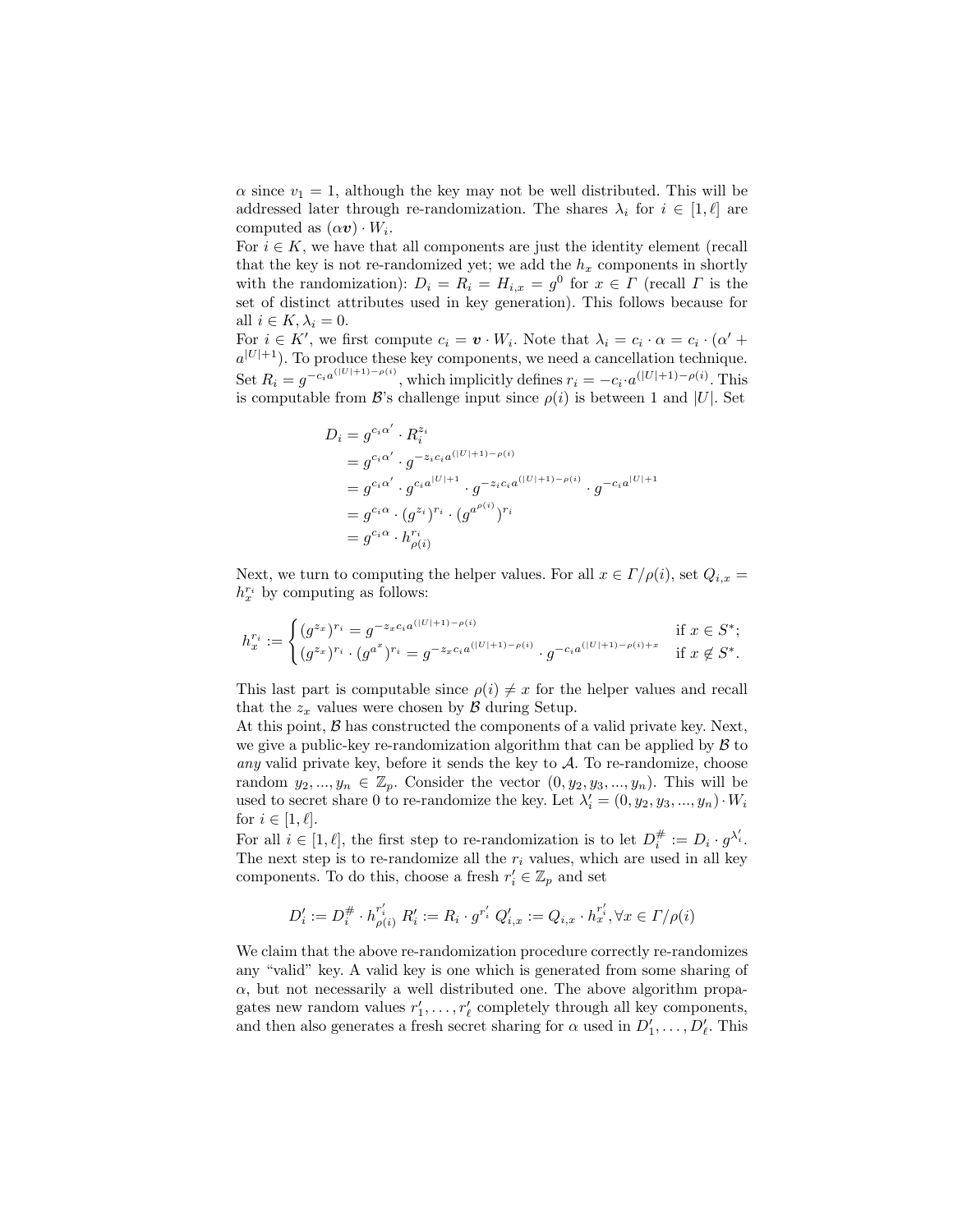properly redistributes the only variable parts of the key. That is the distribution after applying this transformation to any valid key with policy  $(W, \rho)$ has the same distribution as a fresh key generated by running KeyGen for  $(W, \rho)$ .

2. Corrupt(i): If there exists an ith entry in table T, then  $\beta$  obtains the entry  $(i, A, SK)$  and sets  $D := D \cup \{A\}$ . It then sends SK to A. If no such entry exists, then it returns ⊥.

**Challenge:** A outputs two messages  $M_0$ ,  $M_1$  and  $\beta$  chooses a random bit b.  $\beta$ then constructs and sends to  $A$  the challenge ciphertext

$$
CT^* = (C^* := M_b \cdot P, \ C' := g^s, \ \forall x \in S^*, C_x^* := (g^s)^{z_x}).
$$

- **Phase 2:** B responds to  $\mathcal{A}$ 's queries in the same manner as in Phase 1, except that it refuses to answer any Corrupt query that would result in an access structure  $A$  which  $S^*$  satisfies being added to  $D$ .
- **Guess:** Eventually, A outputs a bit b'. If  $b = b'$ , then B outputs 0 (guessing that  $P = e(g, g)^{a^{|U|+1}s}$ , else it outputs 1 (guessing that P is random.)

Thus,  $B$ 's responses to  $A$  are distributed identically as in the KP-ABE- $Exp_{\mathcal{A},\Pi}^{\text{sel-CPA}}(\lambda, U)$  experiment. Whenever A causes the output of this experiment to be  $1, B$  will also correctly answer its Decisional BDHE challenge.

## 5 Exploring a Spectrum of Efficiency Tradeoffs

We now focus on the tradeoff between private key size and decryption time. We generalize the construction ideas of the last section to give a spectrum of possible "unbounded" schemes, where GPSW is one extreme and Section 3 (longer keys, faster decryption) is the other. We do this in two steps. We first present a generalized decryption algorithm. We then show how the size of the private key scales depending on how one chooses to take advantage of this generalized decryption algorithm. We conclude with strategies for keeping both key size and decryption time low.

#### 5.1 A Generalized Decryption Algorithm

To begin, we present a generalized decryption algorithm for the GPSW ciphertexts (which are the same as the encryption algorithm presented in Section 3.1). The main idea is to break  $\Delta$  (the set of distinct attributes associated with the rows of the access matrix used in one chosen way to decrypt the ciphertext) into y disjoint subsets  $\Delta_1, \Delta_2, \ldots, \Delta_y$ . Recall that we defined the function f as

$$
f(\Delta) = \prod_{x \in \Delta} h_x \in \mathbb{G}.
$$

Further, let us establish the notation for a function  $w$  that (informally) takes in a attribute and outputs which set the attribute is in. More formally, let  $w : \Delta \rightarrow$ [1, y] be a map such that  $w(x) = j$  if and only if  $x \in \Delta_j$ .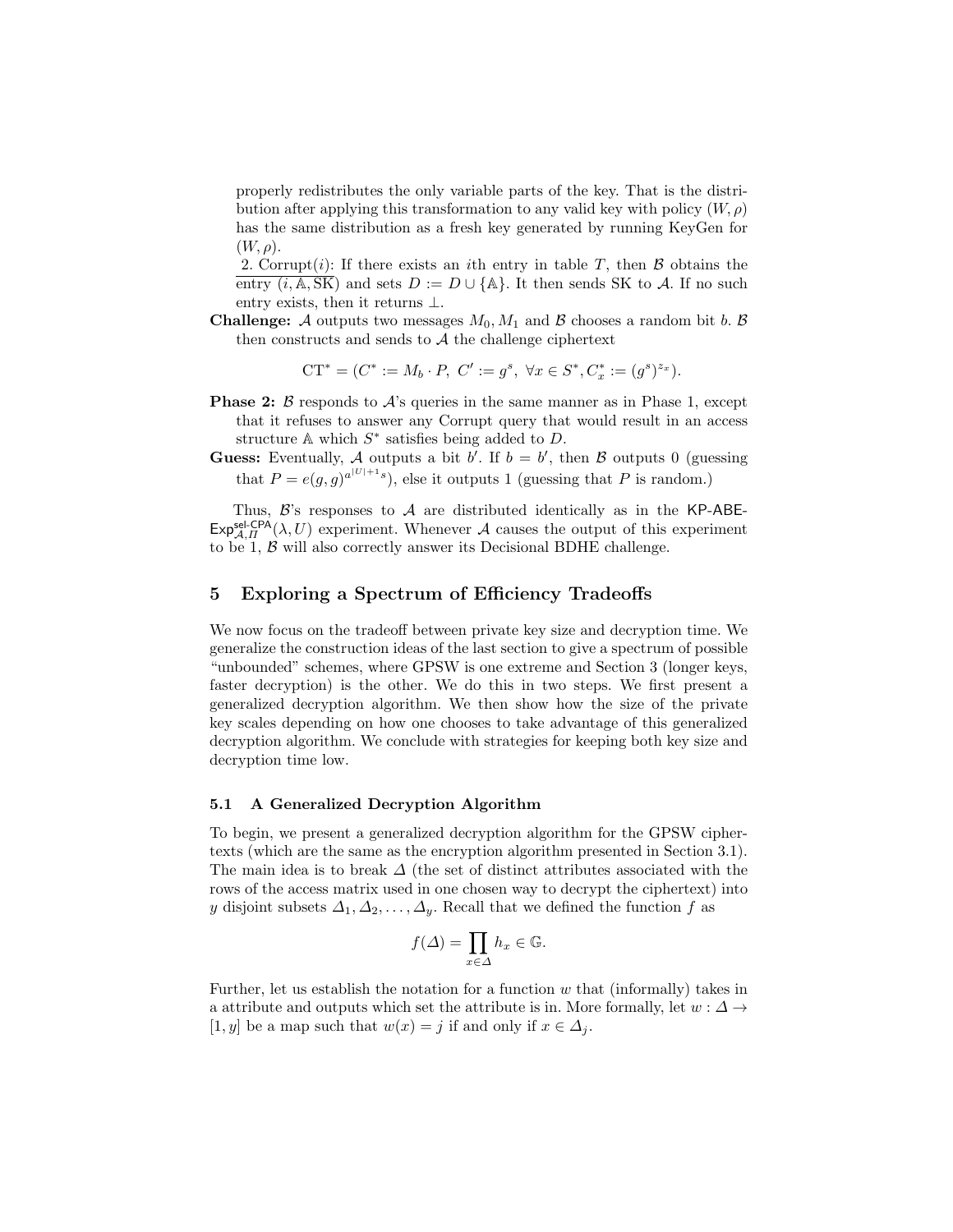The decryption algorithm then proceeds as follows. For each  $i \in I$ , it will compute the value

$$
\hat{D}_i = D_i \cdot \prod_{x \in \Delta_{w(\rho(i))}/\rho(i)} Q_{i,x} = g^{\lambda_i} f(\Delta_{w(\rho(i))})^{r_i}.
$$

Next, for each  $j \in [1, y]$ , it will compute the value

$$
L_j = \prod_{x \in \Delta_j} C_x = \prod_{x \in \Delta_j} h_x^s = f(\Delta_j)^s.
$$

The algorithm now recovers the value  $e(g, g)^{\alpha s}$  by computing

$$
e(\hat{C}, \prod_{i \in I} \hat{D}_i^{\omega_i}) / \left( \prod_{j=1}^y e(\prod_{i:\rho(i) \in \Delta_i} R_i^{\omega_i}, L_j) \right).
$$

The decryption algorithm can then divide out this value from C and obtain the message M.

We observe that this will take  $(1 + y)$  pairings and roughly  $|\Delta_1|^2 + |\Delta_2|^2 +$  $\cdots + |\Delta_y|^2$  modular multiplications. (Recall that the  $\omega_i$  values will be either 0 or 1 when the access structure is a boolean formula, so no exponentiations come into play in this case.) Thus, when  $y = 1$ , we have the scheme from Section 3.1 (which can be trivially extended to large universes in the random oracle model as shown in Section 3.3) and when  $y = |\Delta|$ , this corresponds to GPSW.

#### 5.2 Reducing Private Key Overhead

At this point, the private key still contains "helper" values such that each of the  $\ell$  rows has helpers for all other attributes in  $\Delta$ . However, we can reduce the size of the private key by eliminating all helper values  $Q_{i,x}$  where where attribute  $\rho(i) \in \Delta_d$ , attribute  $x \in \Delta_{d'}$  and  $d \neq d'$ , i.e., where the two attributes were separated into distinct subsets. This is because only helpers within subsets will be used in the generalized decryption algorithm. We note that the security of the base system trivially implies security of this system, since for each private key in this reduced setting the components given out are a strict subset of the private key components in the base system.

#### 5.3 Different Tradeoff Strategies

We now discuss how one might take advantage of the generalized algorithm and corresponding private key reduction. The choice of y and the subsets  $\Delta_1, \ldots, \Delta_y$ is critical to the decryption performance of a particular user. Roughly, one expects decryption time to increase with y, but the size of the private key to decrease as the size of each  $\Delta_i$  decreases. However, a nice feature of this approach is that each user can tune their own performance based on how they think they are likely to use their private key. A user might choose to retain her entire private key on her PC, but upload only a portion of her private key to her mobile device (where secure storage may be more limited.)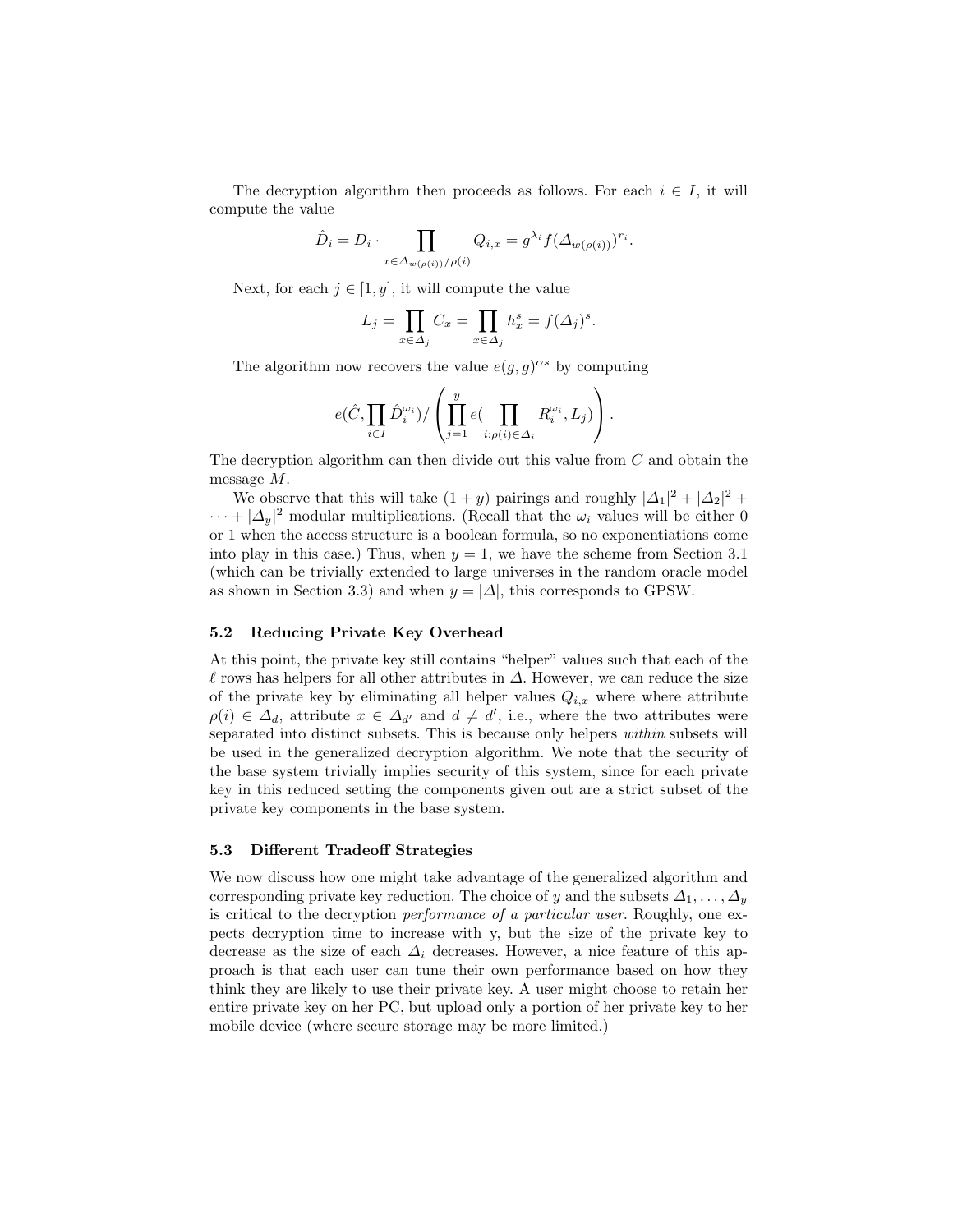- 1. Group attributes by expected ciphertext attributes. Group together any attributes that are likely to appear together in a ciphertext, such as attributes relating to a certain work project, activity, role or time period. For instance, one might group together the attributes "cryptography", "encryption", and "pairings" and form a distinct group for the attributes "audubon", "peregrine falcon", "glaucous gull". Of course, the subsets of  $\Delta$  need not be distinct<sup>5</sup> and it could be more efficient to place an attribute into two or more groups, but this should be done with care or the decryption time will increase without reducing the private key size.
- 2. Group attributes by observing the private key. It may be possible to deduce from the access structure which attributes are likely to be used together during decryption. For instance, suppose the structure is a formula and the only time that attributes A and B appear, they appear as "A AND B". Then clearly one should place A and B into the same group  $\Delta_i$ .
- 3. Break into y equal sized subsets of attributes. One could also try the simple approach of choosing a  $y$  and randomly creating  $y$  equal-sized subsets. In many practical applications, the average overhead incurred on future ciphertexts would be dependent on the overhead from past ciphertexts, so one could try a random setting and then observe performance.
- 4. Benchmark and set experimentally. One can also imagine starting with any combination of the three above techniques and then applying machine learning tools to evolve to a good balance point for any particular user.

We leave an evaluation of these strategies and their performance as an interesting open problem.

# Acknowledgments

The authors thank Matthew Green for helpful input and discussions and the anonymous reviewers for helpful comments. This work was performed while the authors were at Zeutro, LLC.

# References

- 1. J Ayo Akinyele, Gary Belvin, Christina Garman, Matthew Pagano, Michael Rushanan, Paul Martin, Ian Miers, Matthew Green, and Avi Rubin. Charm: A tool for rapid cryptographic prototyping. Available from http://www.charm-crypto. com/, 2012.
- 2. Nuttapong Attrapadung, Javier Herranz, Fabien Laguillaumie, Benoît Libert, Elie de Panafieu, and Carla R`afols. Attribute-based encryption schemes with constantsize ciphertexts. Theor. Comput. Sci., 422:15–38, 2012.
- 3. Nuttapong Attrapadung, Benoît Libert, and Elie de Panafieu. Expressive keypolicy attribute-based encryption with constant-size ciphertexts. In Public Key Cryptography, pages 90–108, 2011.

 $5$  If the subsets are not distinct, then one needs to generalize the function  $w$  to output a subset of indices.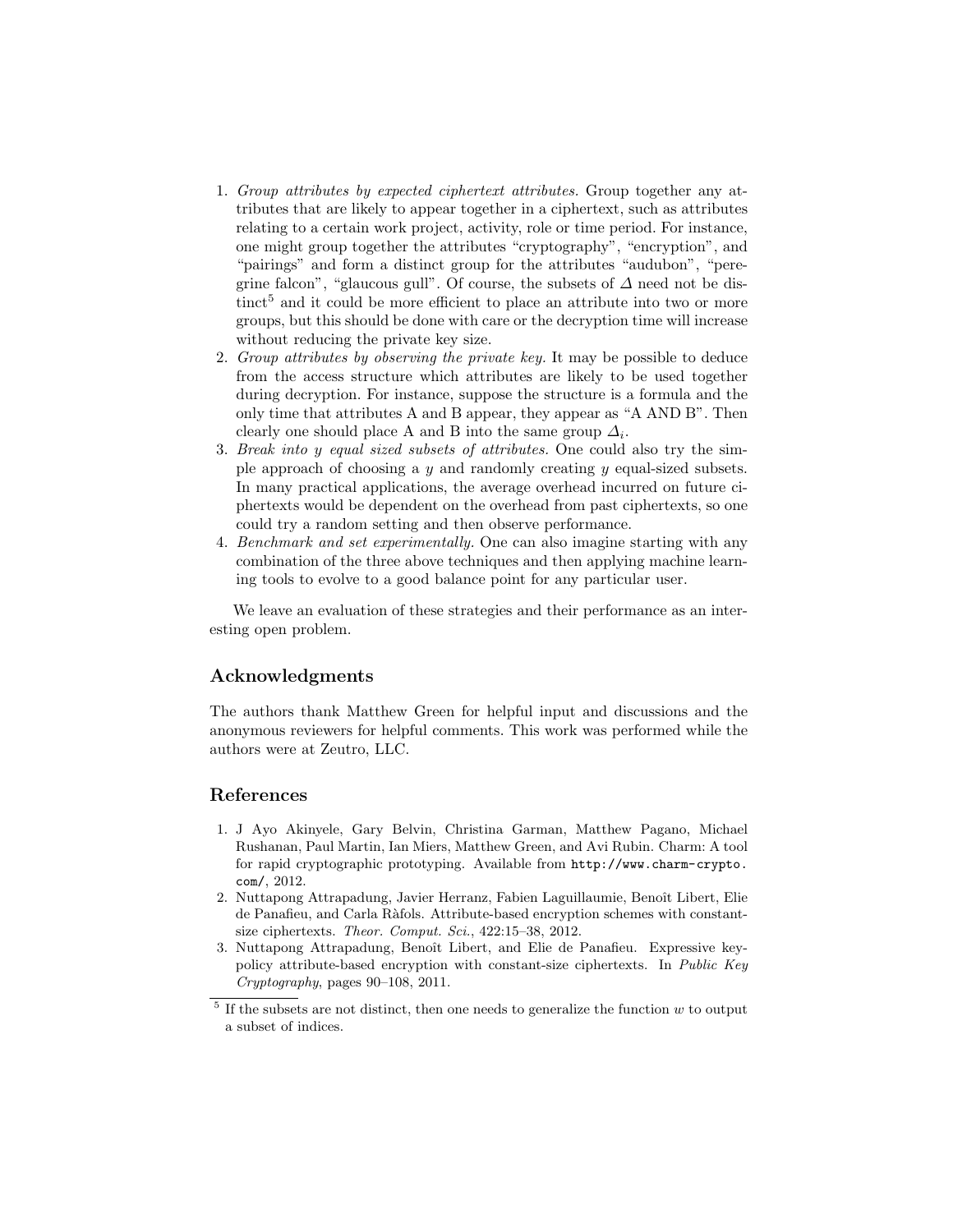- 4. Amos Beimel. Secure Schemes for Secret Sharing and Key Distribution. PhD thesis, Israel Institute of Technology, Technion, Haifa, Israel, 1996.
- 5. John Bethencourt, Amit Sahai, and Brent Waters. Ciphertext-policy attributebased encryption. In IEEE Symposium on Security and Privacy, pages 321–334, 2007.
- 6. Dan Boneh, Xavier Boyen, and Eu-Jin Goh. Hierarchical identity based encryption with constant size ciphertext. In EUROCRYPT, pages 440–456, 2005.
- 7. Dan Boneh and Matthew K. Franklin. Identity-based encryption from the Weil pairing. In CRYPTO, pages 213–229, 2001.
- 8. Dan Boneh, Craig Gentry, and Brent Waters. Collusion resistant broadcast encryption with short ciphertexts and private keys. In CRYPTO, pages 258–275, 2005.
- 9. Ran Canetti, Shai Halevi, and Jonathan Katz. A forward-secure public-key encryption scheme. In EUROCRYPT, pages 255–271, 2003.
- 10. Clifford Cocks. An identity based encryption scheme based on quadratic residues. In IMA Int. Conf., pages 360–363, 2001.
- 11. Craig Gentry and Alice Silverberg. Hierarchical id-based cryptography. In ASI-ACRYPT, pages 548–566, 2002.
- 12. Vipul Goyal, Abishek Jain, Omkant Pandey, and Amit Sahai. Bounded ciphertext policy attribute-based encryption. In ICALP, 2008.
- 13. Vipul Goyal, Omkant Pandey, Amit Sahai, and Brent Waters. Attribute-based encryption for fine-grained access control of encrypted data. In ACM Conference on Computer and Communications Security, pages 89–98, 2006.
- 14. Jeremy Horwitz and Ben Lynn. Toward hierarchical identity-based encryption. In EUROCRYPT, pages 466–481, 2002.
- 15. Allison Lewko, Tatsuaki Okamoto, Amit Sahai, Katsuyuki Takashima, and Brent Waters. Fuzzy identity-based encryption. In EUROCRYPT, 2010.
- 16. Allison B. Lewko and Brent Waters. Unbounded HIBE and attribute-based encryption. In EUROCRYPT, pages 547–567, 2011.
- 17. Tatsuaki Okamoto and Katsuyuki Takashima. Fully secure functional encryption with general relations from the decisional linear assumption. In CRYPTO, pages 191–208, 2010.
- 18. Amit Sahai and Brent Waters. Fuzzy identity-based encryption. In EUROCRYPT, pages 457–473, 2005.
- 19. Adi Shamir. Identity-based cryptosystems and signature schemes. In CRYPTO, pages 47–53, 1984.
- 20. Brent Waters. Ciphertext-policy attribute-based encryption: An expressive, efficient, and provably secure realization. In PKC, pages 53–70, 2011.

# A Access Structures and Notation

#### A.1 Access Structures

**Definition 1 (Access Structure [4])** Let  $\{P_1, P_2, ..., P_n\}$  be a set of parties. A collection  $A \subseteq 2^{\{P_1, P_2, ..., P_n\}}$  is monotone if  $\forall B, C$ : if  $B \in A$  and  $B \subseteq C$  then  $C \in A$ . An access structure (respectively, monotone access structure) is a collection (resp., monotone collection) A of non-empty subsets of  $\{P_1, P_2, \ldots, P_n\}$ , *i.e.*,  $A \subseteq 2^{\{P_1, P_2, ..., P_n\}} \setminus \{\emptyset\}$ . The sets in A are called the authorized sets, and the sets not in A are called the unauthorized sets.